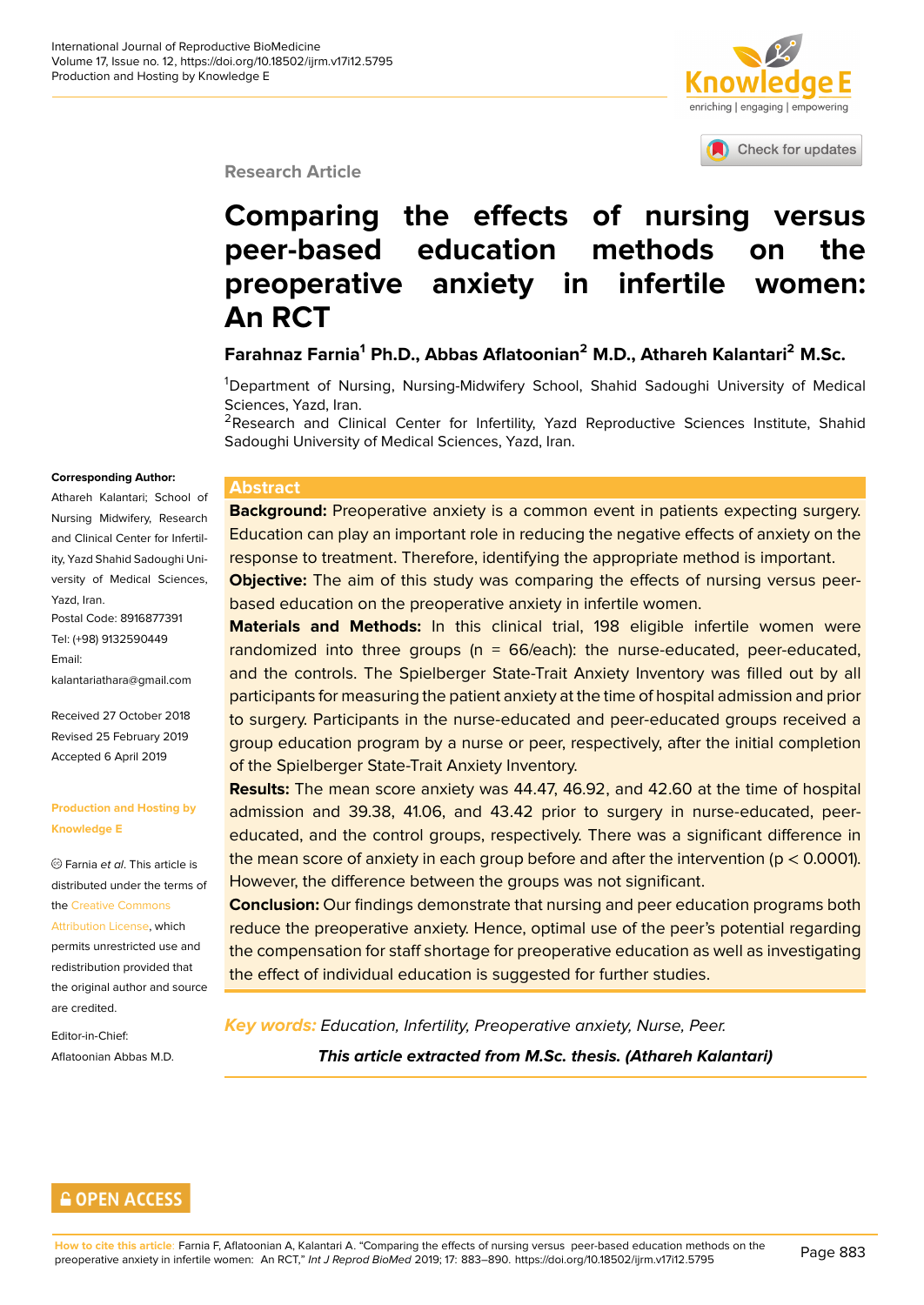# **1. Introduction**

Anxiety is an unpleasant feeling of pressure on human actions and behavior that can be caused by being placed in a stressful process (1).

Hospital admission and waiting for surgery experience is a stressful time for all patients (2). Solgajova and colleagues believe that "gender, the type of operation and anesthesia, and time to surgery are important predictors of pre-operative anxiety" (3). Women, in general, experience a higher level of anxiety than men (4).

Mood disorders and anxiety in women are probably related to the level of estrogen and progesterone (5). Besides, women who have undergone infertility treatment have experienced an equal or more excitement levels than those with cancer or cardiac disease (6). In vitro fertilization (IVF) is a high-cost process with low chances of success. Therefore, 80 % of patients report moderate to severe levels of anxiety (7). The duration of treatment is also a stressful factor for infertile couples.

As such, the identification of effective approaches to reducing anxiety at this time is deemed necessary (8). These mental stresses can be a threat to IVF treatment outcomes (9). On the other hand, preoperative anxiety, as a challenging concept in the patients who are candidates for surgery, has always been important (10). In this regard, different methods such as therapeutic relationship, patient's education, and the prescribing medications like beta blockers have been advised to reduce preoperative anxiety (11). Some studies have indicated the positive effect of preoperative education on the patients' anxiety levels (12, 13); while in Sjoling and colleagues study, they did not obtain this result (14).

In the meanwhile, Demarco and colleagues believe that patient education should be considered as a part of the healthcare program (15).

For this purpose, medical team, especially nurses, by assessing the psychological problems in patients during treatment steps and using the anxiety-reducing methods such as education can play the important role in reducing anxiety level (16).

Recently, another method under the title of peer education has caught researchers' attention. It is a process in which motivated and educated individuals take the responsibility of organized or conversational education of peers (17).

However, the impact and preference of nursing and peer education methods on the preoperative anxiety in comparison to each other have not been indicated. Due to the high level of preoperative anxiety in infertile women who underwent surgery along with the shortage of nursing staff and time for communication with patients and educating them, it seems that the use of peers can be helpful and beneficial (18).

Therefore, this study was conducted with the aim of "comparing the effects of nursing versus peerbased education on the preoperative anxiety in infertile women."

# **2. Materials and Methods**

In this clinical trial, 198 eligible infertile women who were candidates for ovarian puncture referred to the Research and Clinical Center for Infertility, Yazd, Iran (from 2016 to 2017) were randomized into three equal groups ( $n = 66$ /each): the nurseeducated, the peer-educated, and the controls. Our inclusion criteria were as follows: age between 18 and 45 yr, knowledge of Persian language, and literate. Women with mental illness, drug addiction, cancer, and those taking anti-anxiety medications were excluded.

The simple random sampling was carried out by the use of random allocation to each of the three groups. By considering  $\alpha$  = 0.05, ß = 0.02 (19), and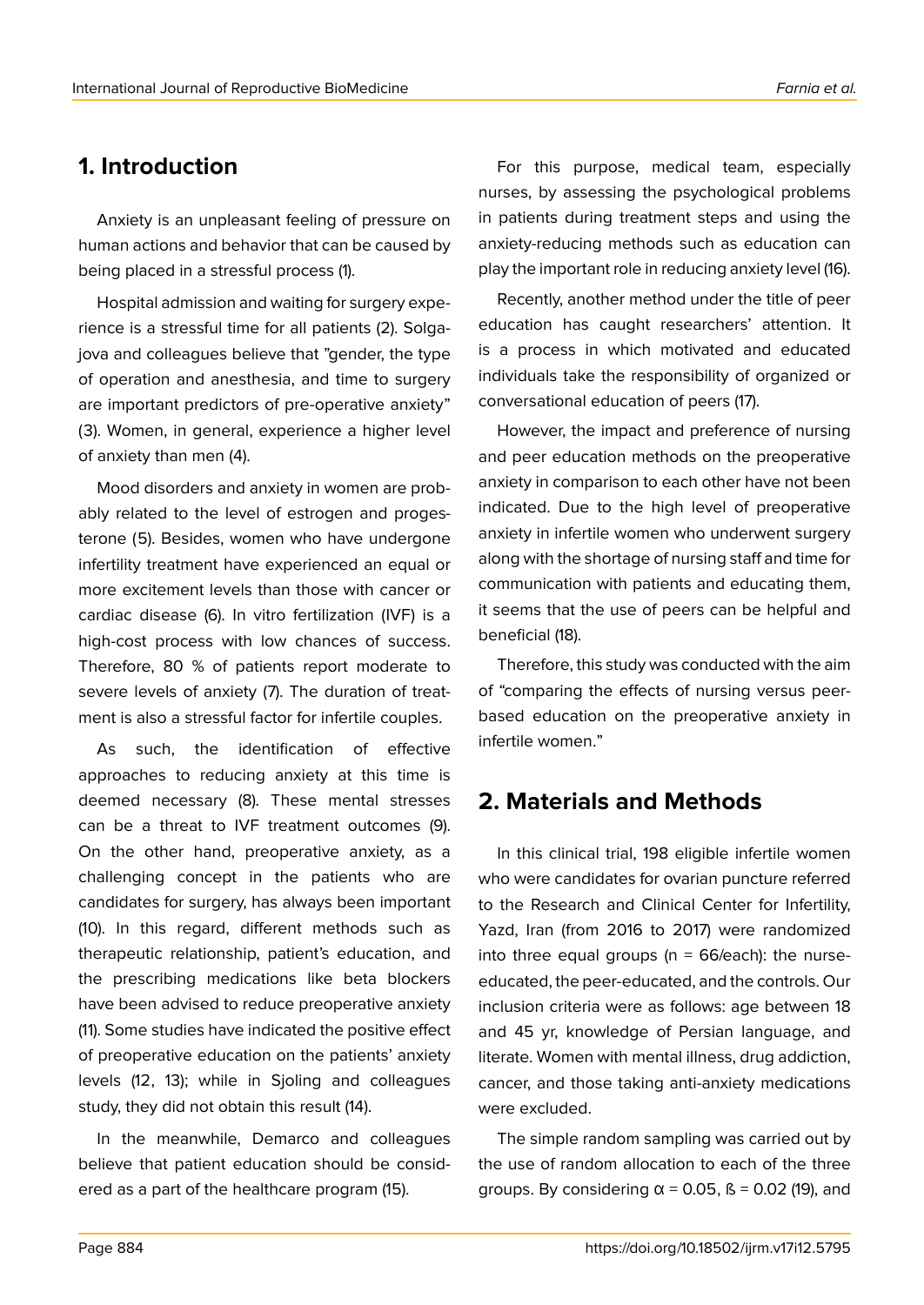10% of fall-off, the sample size was determined as 70 women for each group.

Participants in the nurse-educated and peereducated groups received a group education program by a nurse or a peer, respectively, after the initial completion of the Spielberger State-Trait Anxiety Inventory (STAI).

The nurse and peer-educated groups were on 30-60 min group education program after the completion of the primary questionnaire. However, the control group was only educated at the time of their discharge, which is part of the section's routines. The educational package contained the type and duration of surgery, postoperative cares, including diet, medicine consumption, the quality and amount of rest after surgery, and postoperative activity.

During this education, the nurse and the peer were allowed to express positive experiences. To educate the peer group, three qualified peers were selected according to the following criteria: history of successful ovarian puncture, high school diploma or higher, and having low levels of anxiety based on the STAI. These selected peers were educated before sampling by the nurse educator of another group about their roles in the study, the importance of instructing patients, and the educational content in two sessions. Then, through an experimental instruction, one of the peers was selected as the educator for the peer-educated group. She was a 24-yr-old housewife and a resident of Yazd who had a high school diploma and a child from IVF.

A two-part questionnaire, including demographic information and the Spielberger inventory (a 20-item standard questionnaire for obvious anxiety) was used for data collection. Each of the 20 items was a statement and a scale between 1 and 4 were allocated based on the given answer. The score of four in ten statements indicated high levels of anxiety; and conversely in items 1, 2, 5, 8, 10, 11, 15, 16, 19, and 20 indicated no anxiety. The STAI questionnaire was scored from 20 to a maximum 80 points (20).

The reliability and validity of the questionnaire have been investigated in prior studies (20, 21). The questionnaire was filled out in a self-report manner in the researcher's presence at the time of admission (two days before the operation) and immediately after the intervention (prior to surgery).

### **2.1. Ethical consideration**

This research proposal was approved by the Ethics Committee of Research and Clinical Center for Infertility, Yazd, Iran (Code: 289668). After obtaining written informed consent from all participants, the anxiety was quantified using the STAI at the time of hospital admission and prior to surgery.

### **2.2. Statistical analysis**

Data analysis was conducted using SPSS (Statistical Package for the Social Sciences, version 19.0, SPSS Inc., Chicago, Illinois, USA) software. Data were represented as mean  $\pm$  standard deviation and absolute and relative frequencies. Paired *t*-test and ANOVA test were performed to examine the significant differences between the groups at the 0.05 level ( $p < 0.05$ ).

# **3. Results**

Totally, 240 women candidates for ovarian puncture enrolled in this study. 3 women due to unwillingness to continue cooperation and incomplete questionnaire and 9 women in the follow up step excluded. Finally, data analysis was conducted on 198 participants in three groups ( $n = 66$ /each)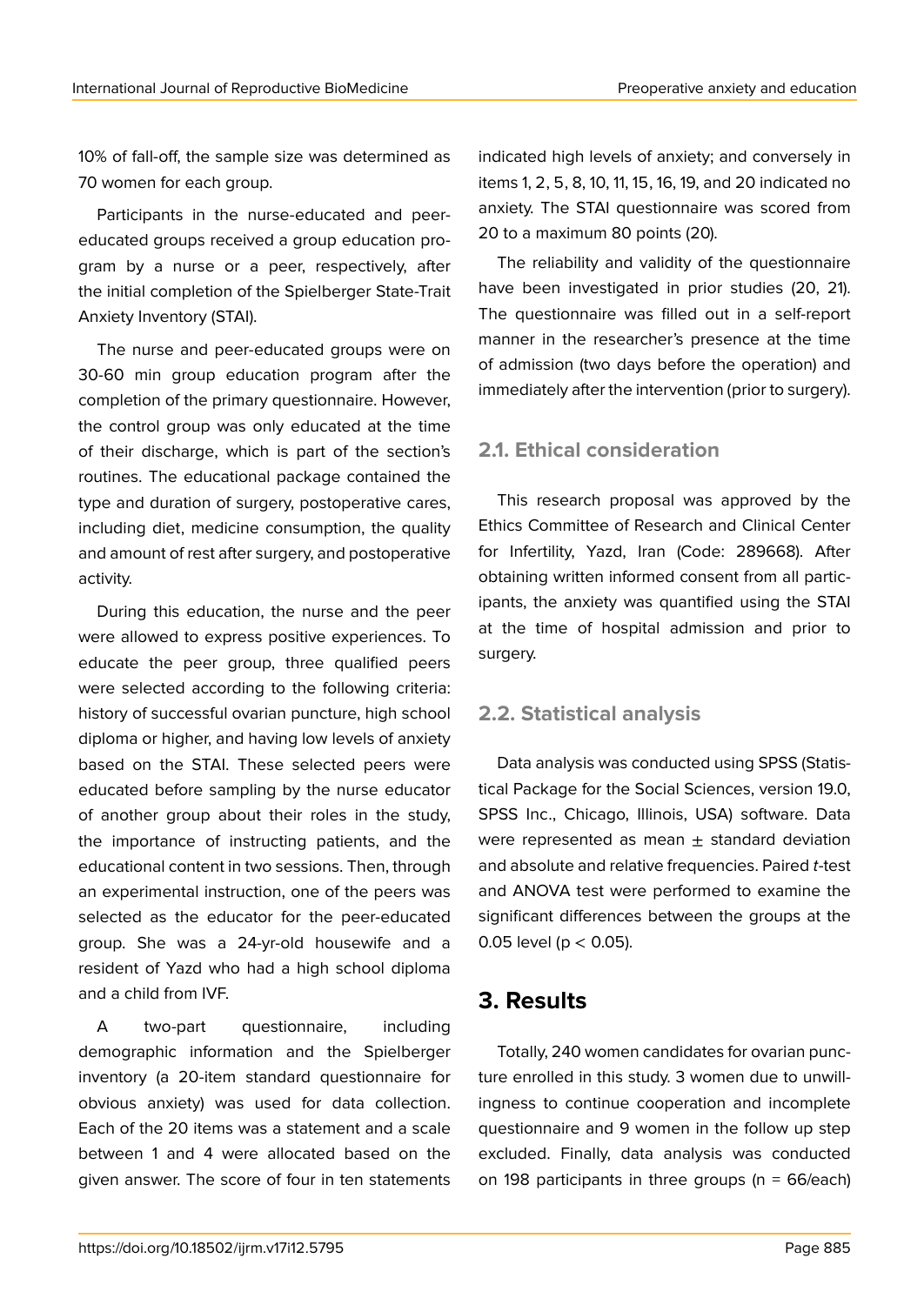(Figure I). The majority of the participants (63.3%) were 25 to 34 yr old, 38.9% of them were married (1 to 5 yr), and 51.5% had less than five years of infertility history. Three groups were matched for age, marriage duration, and history of infertility (Table I). According to the results, the mean  $\pm$  SD of the admission anxiety score in the nurse-educated, the peer-educated, and the control groups were 44.47  $\pm$  11.12, 46.92  $\pm$  9.87, and 42.60  $\pm$  10.36, respectively, and the mean anxiety score immediately prior to the surgery were  $39.38 \pm 11.08$ ,

41.06  $\pm$  9.27, and 43.42  $\pm$  10.61, respectively (Table II).

There was a statistically significant difference between nurse-educated and peer-educated groups in the mean of preoperative anxiety score ( $p$  < 0.0001). However, no significant difference was observed in the control group ( $p = 0.37$ ). In addition, the comparison of anxiety score between the groups did not show any significant difference in each of the studied periods (Table II, Figure 2).

| <b>Variables</b>          | <b>Groups</b> | <b>Nurse-educated</b> | Peer-educated | <b>Control</b> | Total $N = 198$ | P-value* |
|---------------------------|---------------|-----------------------|---------------|----------------|-----------------|----------|
| Age (Yr)                  | < 25          | 7(10.6)               | 10(15.2)      | 5(7.6)         | 22(11.1)        | 0.49     |
|                           | 25-34         | 40 (60.6)             | 39 (59.1)     | 47 (71.2)      | 126 (63.6)      |          |
|                           | $\geq$ 34     | 19 (28.8)             | 17(25.8)      | 14 (21.2)      | 50(25.3)        |          |
| Duration of marriage (Yr) | $1-5$         | 28 (42.4)             | 26 (39.4)     | 23 (34.8)      | 77 (38.9)       | 0.19     |
|                           | $6-10$        | 25 (37.9)             | 27 (40.9)     | 22(33.3)       | 74 (37.4)       |          |
|                           | $11 - 15$     | 8(12.1)               | 7(10.6)       | 18 (27.3)      | 33(16.7)        |          |
|                           | >15           | 5(7.6)                | 6(9.1)        | 3(4.5)         | 14(7.1)         |          |
| Infertility duration (Yr) | $1-5$         | 37(56.1)              | 33(50)        | 32(48.5)       | 102 (51.5)      |          |
|                           | $6-10$        | 19 (28.8)             | 24 (36.4)     | 16 (24.2)      | 59 (29.8)       | 0.28     |
|                           | $11 - 15$     | 9(13.6)               | 6(9.1)        | 15(22.7)       | 30(15.2)        |          |
|                           | >15           | 1(1.5)                | 3(4.5)        | 3(4.5)         | 7(3.5)          |          |

**Table I.** Demographic characteristics in three study groups (n = 66/each)

Data presented as n (%), \*ANOVA test

**Table II.** Comparison of anxiety score in admission time and prior to the surgery between three study groups

| <b>Groups</b>  | <b>Anxiety score</b> | P-value**            |         |
|----------------|----------------------|----------------------|---------|
|                | In admission time    | Prior to the surgery |         |
| Nurse-educated | $44.47 \pm 11.12$    | $39.38 \pm 11.08$    | < 0.001 |
| Peer-educated  | $46.92 \pm 9.87$     | $41.06 \pm 9.27$     | < 0.001 |
| Control        | $42.60 \pm 10.36$    | $43.42 \pm 10.61$    | 0.37    |
| Total          | $44.66 \pm 10.58$    | $41.29 \pm 10.42$    | < 0.001 |
| P-value*       | 0.06                 | 0.08                 |         |

Data presented as Mean  $\pm$  SD, \*ANOVA test; \*\* Paired t-test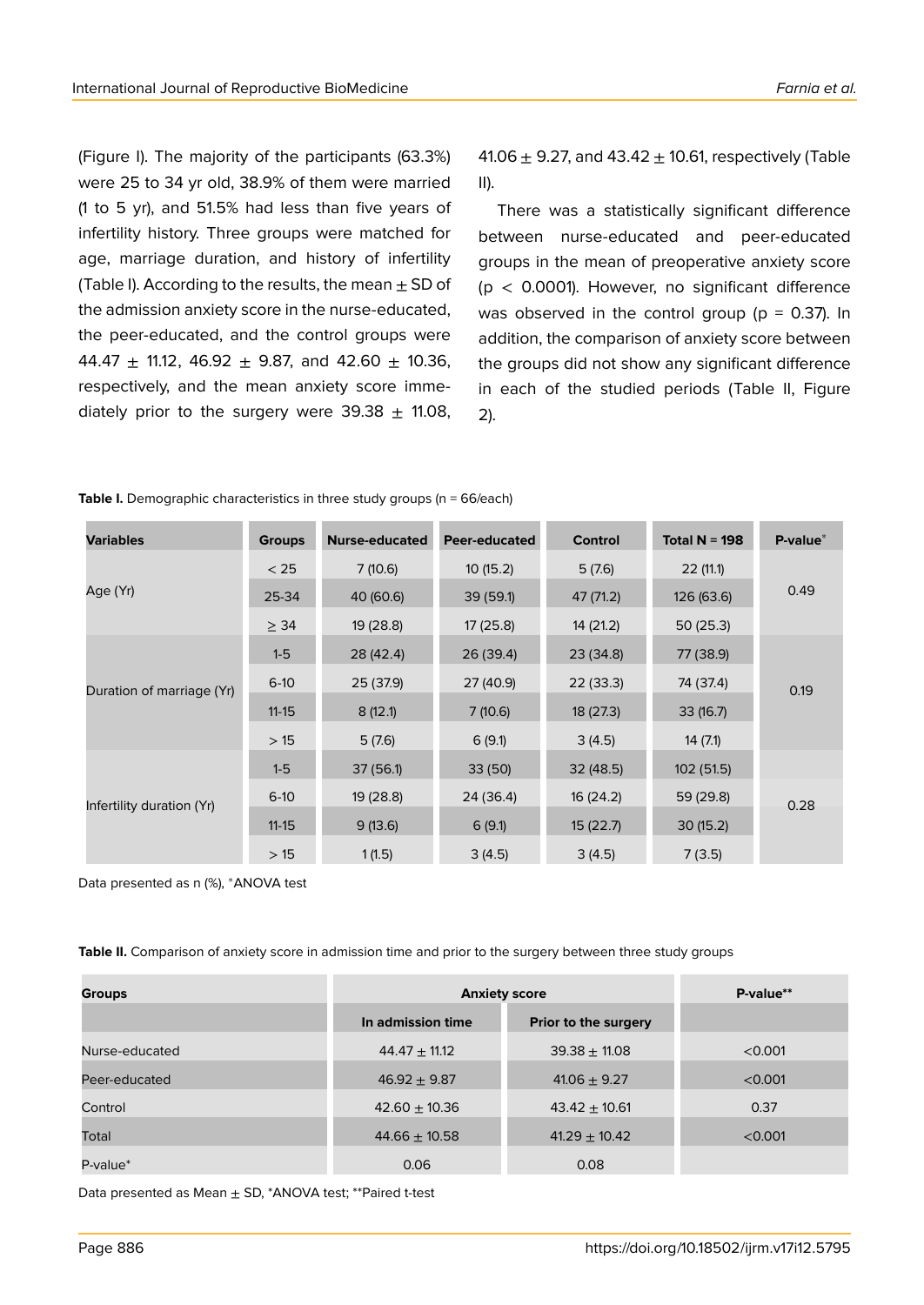

**Figure 1.** Consort flow diagram.

![](_page_4_Figure_4.jpeg)

**Figure 2.** Comparison of anxiety score in admission time and prior to the surgery between the three study groups.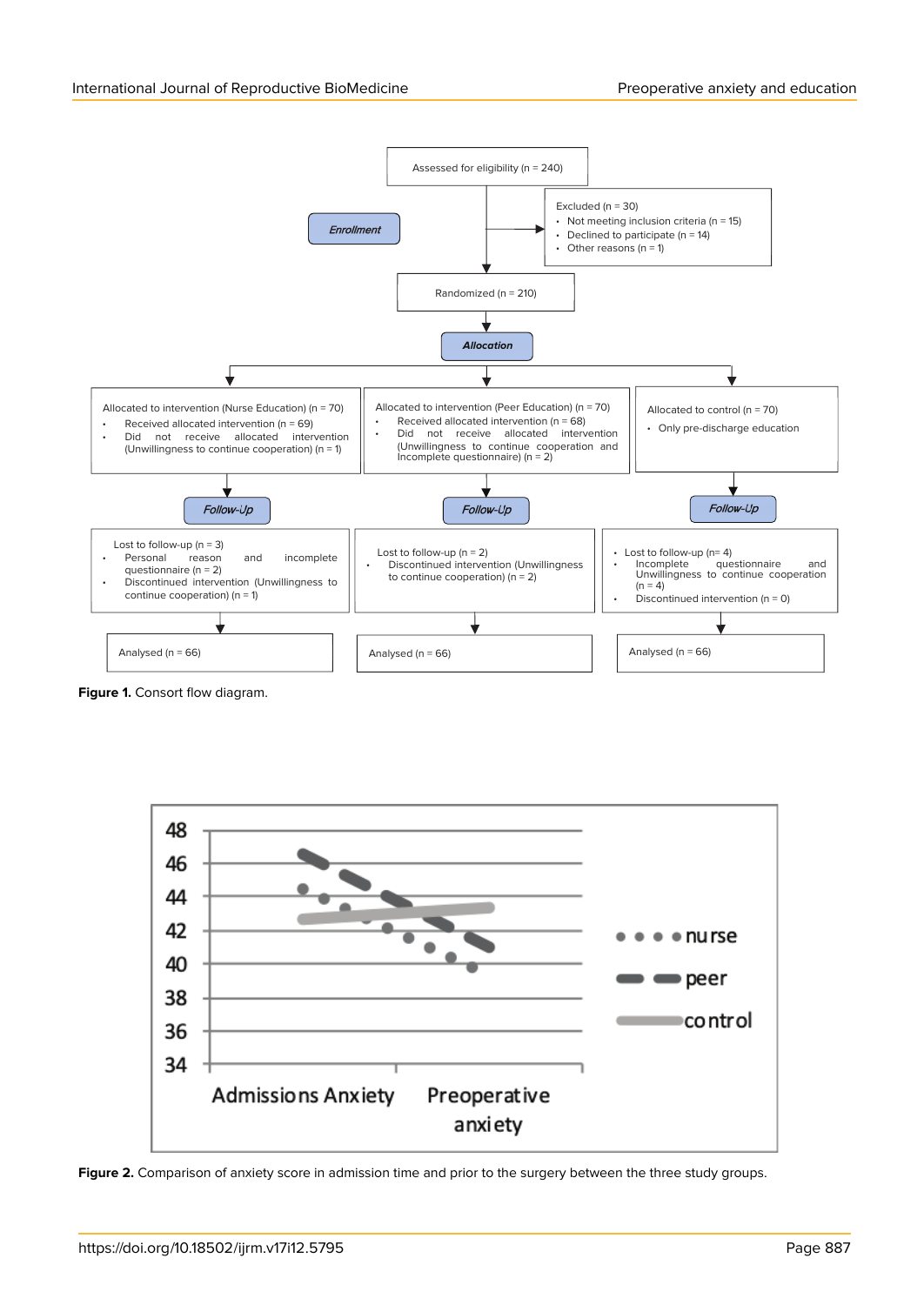# **4. Discussion**

This study examined and compared the effect of preoperative educational approaches by a nurse and peer on the women candidate for ovarian puncture surgery. Although both education methods were effective in reducing patients' immediate preoperative anxiety, results show that nurseeducation seems to be more effective than peereducation. After education, the anxiety levels of both education groups also reduced significantly. Comparison of the mean anxiety score at two investigated times was statistically significant for each group. In this regards, the anxiety scores of the nurse-educated and the peer-educated groups were decreasing in comparison to the control group. These results are consistent with Mohammad Pourhadaki's study (22). In the current study, the control group received only the routine care (discharge educating) and had higher level of anxiety than at admission. This finding highlights the importance of including preoperative education for patients in the care protocol.

Our findings were in line with those reported by the previous studies (1, 13, 23). According to the results of this study, although the control group had a lower anxiety score at the time of admission compared to the other two groups, the three groups under the investigation were not different statistically. This finding is in accordance with the previous results (22, 24). Nelson and colleagues in their research showed that patients' fear and anxiety would be reduced by giving pre-surgery information, and all of patients who received pre-surgery information said they had received useful information; 86% felt that their anxiety had decreased (25). In addition, Pfeiffer and Cristopherson in a study concluded that there was no significant difference between the average anxiety score of those who received written educational content prior to admission and those

who received the education the day before the surgery (26). Unlike the results of the present study, some previous studies reported the non-effect of preoperative education (27). However, the results of the present study may prove the positive effects of preoperative education on patients' anxiety. In other words, nurse-educated and even peerled education can both have similar and positive effects on patients' overall health.

In addition, the mean preoperative anxiety score in the nurse-educated group was lower than the Error! Not a valid link. Two other groups. This finding indicates the importance of nurses' role in assessing patients' psychological problems during the treatment steps and using methods such as patient education that reduces their anxiety. Zhang and co-workers believe that education and counseling by nurses before surgery reduced preoperative anxiety in the patients undergoing open cardiac surgery (28). However, Asilioglu and colleagues did not find this effect in the same group of patients in Turkey (27). Evidence show that factors like age, gender, history of surgery, familiarity with non-pharmacological methods, the type, and site of surgery, as well as the culture can affect the levels of anxiety (3, 4, 27). Therefore, cultural differences and the type of operation should explain the difference in results from the present study with ones carried out in other countries.

The comparison of anxiety scores in the peereducation group at two investigated times also yielded a significant correlation. In line with the present study, Kumakech *et al*. revealed a reduction in social mental distress, particularly depression, stress, anxiety, and anger, in the experimental group after the interference of the peer group (29). In this way, most studies that have been used by the peer group as an educational approach, especially on the psychological symptoms of patients, indicate the positive impact of this educational method. The positive impact of peer education may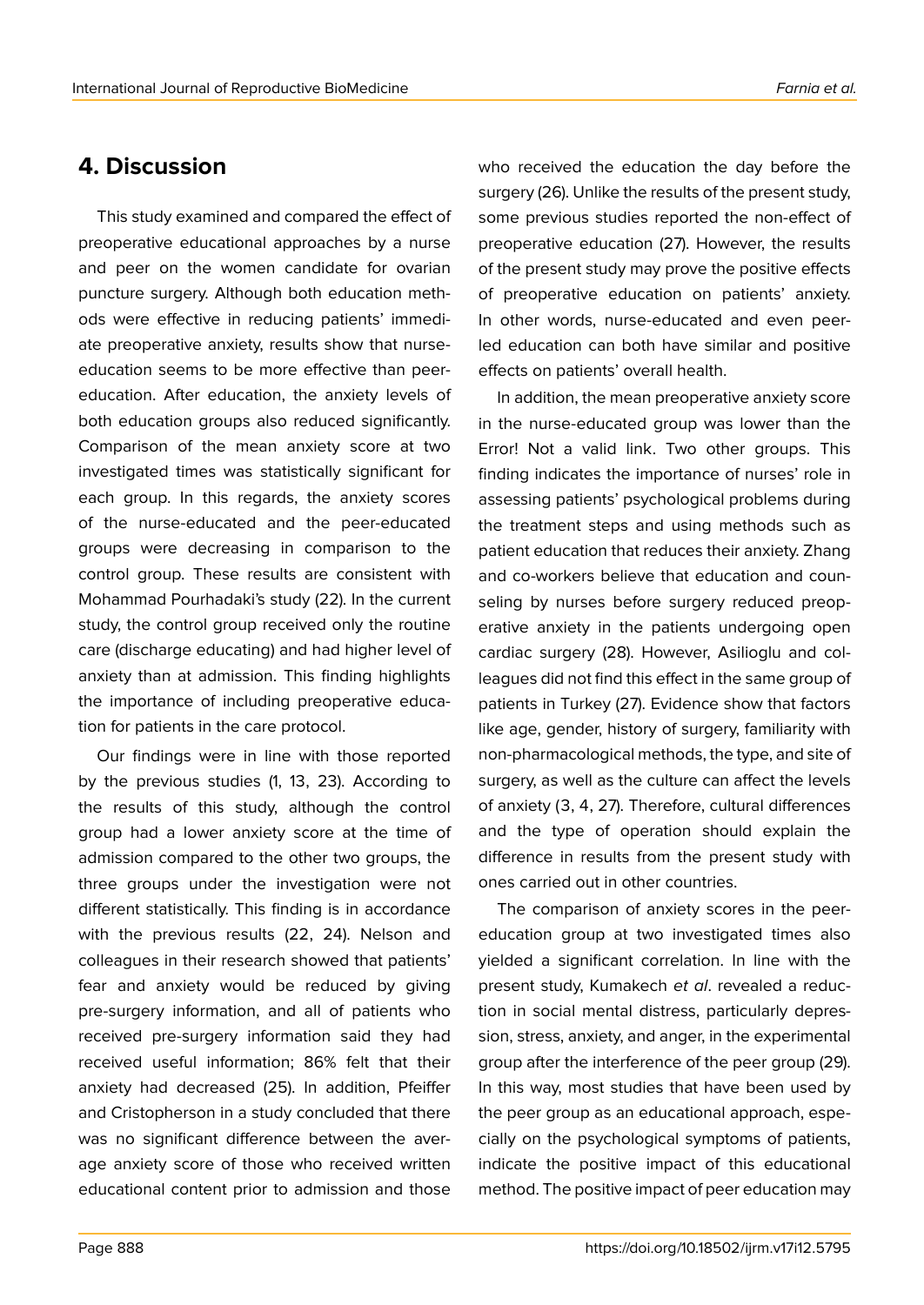be due to the fact that patients are more likely to be confident in the experiences and information of people who have had the same conditions as those who are successful in controlling their symptoms and problems and try to use methods to control their illness that other patients with same illness have benefited from and have managed to overcome their problems.

The peer in the present study attempted to simply and effectively convey their experiences to the patients. Therefore, this willingness plus sufficient sample size, random allocation, and patient's cooperation in conveying experiences can be the strength of this study in comparison with the previous studies. This finding indicates that peer education can be effective in reducing the patients' anxiety. Most studies in the peer group as an educational approach, especially on psychological symptoms of the disease, have noted the impact of these education methods (19, 22, 23).

In addition, it is probable that the reduction of anxiety in the two educated groups is caused by the establishment of the relationship and the reassurance of trust in the patients waiting for surgery. In this regard, Farnia *et al*., in a qualitative study, described the relationship between nurses and patients in the operating room in two ways: "understanding threats and risks" and "feeling of need for assurance" as the underlying factors for communicating with patients who were candidates for the surgery (2).

In contrast to these findings, Ortiz and coworkers concluded that the educational pamphlets may increase patient satisfaction with the recognition of the surgical procedure but do not reduce the preoperative anxiety (30). The probability of obtaining information about the treatment process by participants from sources other than the nurse and peer educator was out of the researcher's control and of the study's limitations. Additionally, due to the lack of time, the obvious anxiety was only investigated in our study. Hence, according to the possibility of a difference in the levels of hidden anxiety, another study is suggested for the investigation and comparison of obvious and hidden anxiety. There is also a need for further studies to examine the effect of individual education by nurses and peers before the operation and even the effect of the length of treatment on anxiety as well as the medical consequences facing this group of patients.

# **5. Conclusion**

The results of this study indicate the effect of nurse and peer education on preoperative anxiety in women candidates for ovarian puncture. Therefore, peer education is recommended when we are faced with the nurse staffing shortage.

### **Acknowledgments**

This study was funded by the Shahid Sadoughi University of Medical Sciences, Yazd, Iran. The authors would like to thank the Deputy of Research and Technology, Shahid Sadoughi University of Medical Sciences, Yazd, Iran, the staff of Nursing and Midwifery Care Research Center, Faculty of Nursing and Midwifery and Reproductive Sciences Institute, and also all of the women who participated in this study.

# **Conflict of Interest**

The authors declare that they have no conflict of interest in this research.

# **References**

[1] Tol A, Pardel Shahri M, Shahmirzadi SE, Mohebbi B, Javadinia SA. Effect of blended education program on